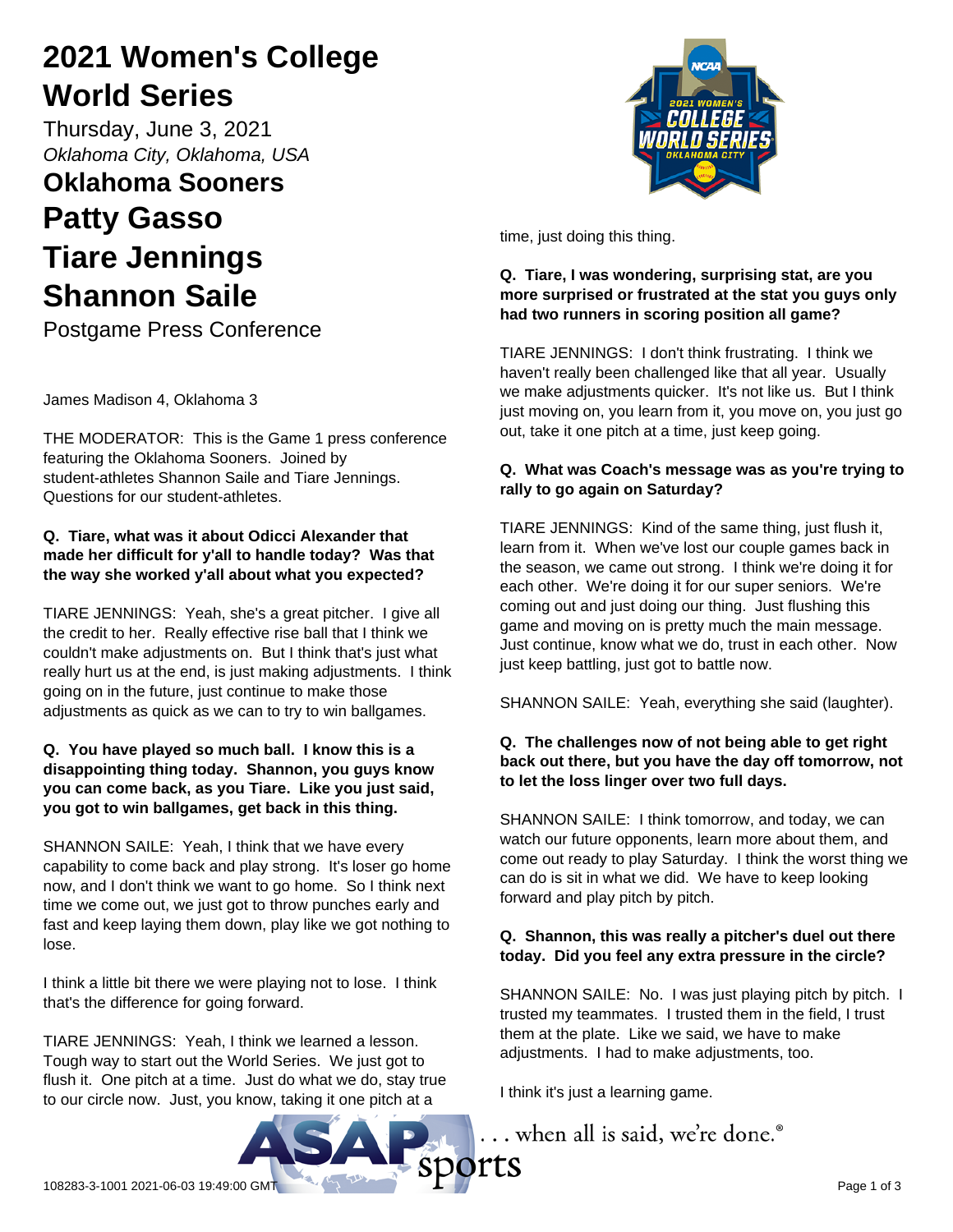**Q. Tiare, I wanted to ask you about that groundball you dove and fielded in the third inning there. Saw a few replays, it was really close. What was your initial feelings after not getting that out, that runner contribute on the home run?**

TIARE JENNINGS: Yeah, obviously dove, got the ball, kind of got stuck in my glove a little bit. Once the runner got on first, I thought double play ball, just get outs. Obviously when the home run happened, it was a good play. I did my best. Tried to move on. It was early in the game, so we had time to get that run back and do whatever we can.

I think just coming up to the plate when I came up next, just trying to make up for it in a way. But just not letting it bother me, keep doing what I did.

THE MODERATOR: Ladies, thank you very much for your time.

TIARE JENNINGS: Thank you.

SHANNON SAILE: Thank you.

THE MODERATOR: Now joined by head coach Patty Gasso. Questions for Coach Gasso.

#### **Q. This is going to be the longest wait you have to play after a loss this season. What are you guys going to do to maybe either not let this linger or to make it easier to respond?**

PATTY GASSO: That's a good question. You have to have short memory here or you're out of this tournament before you even play your next game. They've been called out. We've watched Florida State do it not that long ago, so it can be done. But it's going to have to take a completely different approach, attitude, commitment as a team to stay alive as long as you can.

That's what we're going to do. We're going to get prepared. We're going to take this day off that we have off and use it wisely, just kind of be ready to step in and play for a long time, as long as we can.

**Q. You have been the best at game planning and getting set up all year. I think it's been a key for you. Alexander came at you with 70 and a rise ball today. I know you tried to make adjustments, did a lot of different things. Talk about what you were going through today, what you can do with this offense going forward, the adjustments you continually have to make.**

PATTY GASSO: You do, and a big stage, you better be ready to make adjustments.

Look, we flat out got beat. We all admit that. We admit that. Alexander is really, really good. The ball gets on you really, really fast. The ball breaks really, really hard. She changes speeds really, really well. So you better have a good plan.

I think at the plate some of our plans got lost. You can see that by the way we were swinging. So we need to figure out why. Why did our plans get lost? Were the lights too big for you? Was the speed too fast for you? The video will tell us exactly what we need to know, so we can work on fixing that as we go forward.

#### **Q. When Gordon in the eighth inning hit that ball, did you immediately think, That's trouble? Did you know it was out?**

PATTY GASSO: I kind of got blocked. It was hard, it was like left center. I was trying to see. I couldn't see how high it was. I just saw our outfielders moving to the wall. Any time Jayda Coleman is up against the wall, we have a chance if it's not too far over.

As I saw them both jump, I knew that it was gone.

#### **Q. Your impressions of James Madison overall as a team, how they handled this environment. From our perspective, it seemed like they were game from this from the get-go?**

PATTY GASSO: I think they have something special going on there. Very calm, very cool, very team-oriented, fearless. You felt no fear from them. It's not that I pay a lot of attention. I was paying more attention to the way we were looking, which was a little out of character for us than the way James Madison.

They played well. They were coached well. Took advantage of a few of our miscues. Hit some timely hitting when they needed to. Made most all their defensive plays.

But their pitcher absolutely can take them a little bit further in this tournament. I mean, she has the capability of doing that. I know that. Like I said, there's no excuses here. They deserved every minute of that. My focus right now is our team and how we're going to fight through this bracket play. Our goal is to stand on Monday. That is our focus. We got a long road to get there. We're going to do our best.

#### **Q. I wanted to ask you about the third inning, leading**

... when all is said, we're done.®